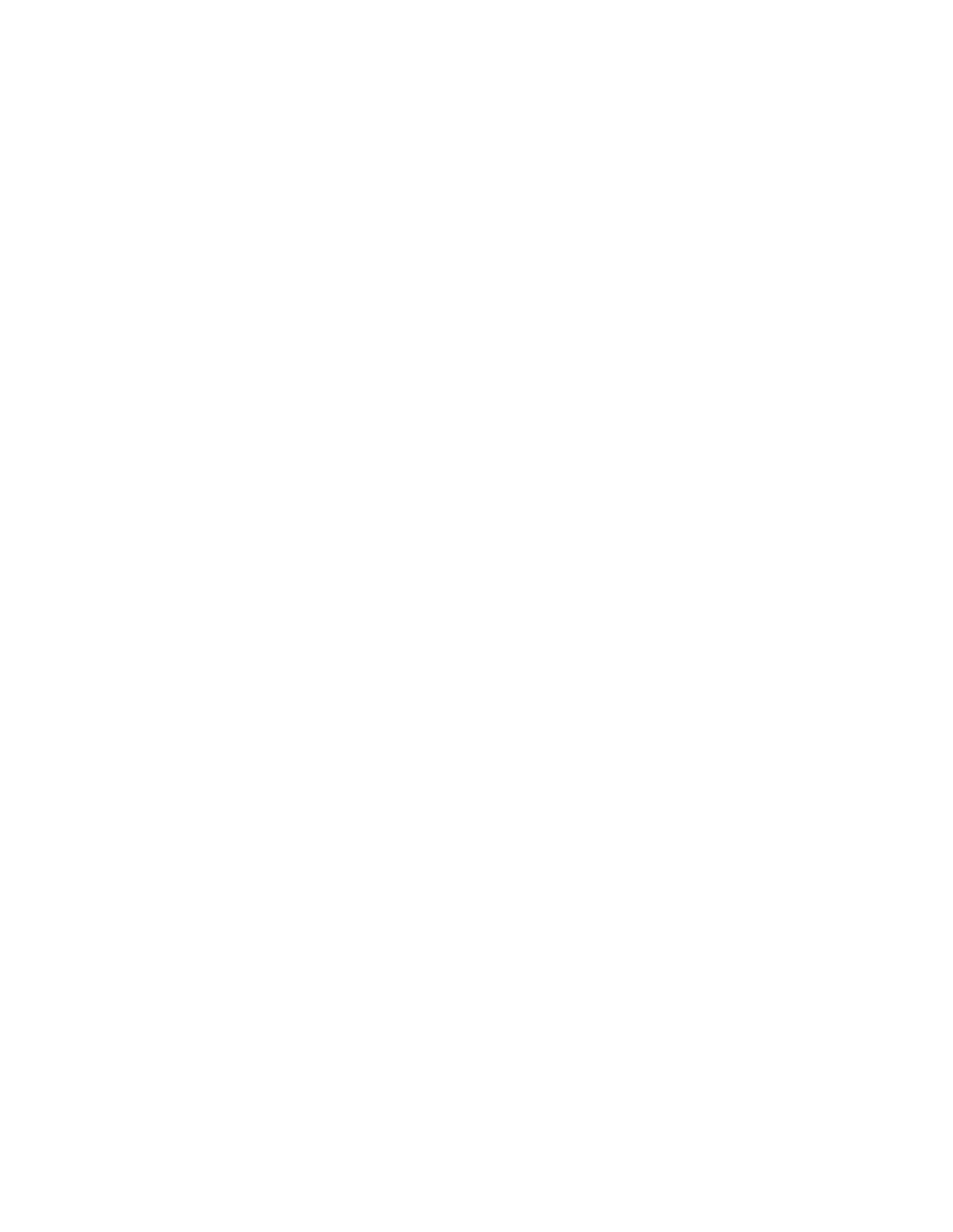|                                   | <b>TOWNSHIP OF EDNA</b><br><b>FINANCIAL REPORT</b><br>AS OF July 19, 2016 |               |             |
|-----------------------------------|---------------------------------------------------------------------------|---------------|-------------|
|                                   | <b>BUDGET</b>                                                             | <b>ACTUAL</b> | VARIANCE    |
| <b>RECEIPTS:</b>                  |                                                                           |               |             |
| <b>General Property Taxes</b>     |                                                                           | \$209,560.18  |             |
| Special Assessments E. Paul Lk    |                                                                           | \$0.00        |             |
| Special Assessment Wood Duck Loop |                                                                           | \$0.00        |             |
| <b>Fire Contract</b>              |                                                                           | \$15,483.97   |             |
| <b>Government Aid</b>             |                                                                           | \$1,878.00    |             |
| Ag Market Value Credits           |                                                                           | \$0.00        |             |
| Gopher/Beaver Reimburs.           |                                                                           | \$0.00        |             |
| <b>Filing Fees</b>                |                                                                           | \$4.00        |             |
| Licenses & Permits                |                                                                           | \$0.00        |             |
| <b>Interest Earnings</b>          |                                                                           | \$136.34      |             |
| <b>Road Allotments</b>            |                                                                           | \$29,581.25   |             |
| Road Sealing/Signs                |                                                                           | \$0.00        |             |
| Reimburse. Of overpayment Taxes   |                                                                           | \$0.00        |             |
| Sale of File Cabinet              |                                                                           | \$12.50       |             |
| Class 5 Gravel reimburse.         |                                                                           | \$0.00        |             |
| <b>TOTAL REVENUES</b>             | \$0.00                                                                    | \$256,656.24  |             |
| <b>DISBURSEMENTS:</b>             |                                                                           |               |             |
| <b>Ordinary</b>                   |                                                                           |               |             |
| <b>Election Judges</b>            | \$900.00                                                                  | \$189.00      | \$711.00    |
| <b>Legal Services</b>             | \$1,000.00                                                                | \$0.00        | \$1,000.00  |
| Rent                              | \$1,200.00                                                                | \$1,200.00    | \$0.00      |
| Newspaper Ads- Official Notice    | \$1,500.00                                                                | \$869.21      | \$630.79    |
| Personnel- Meeting Pay            | \$18,000.00                                                               | \$10,474.12   | \$7,525.88  |
| Gopher Feet/ Beaver Tail Pay      | \$1,500.00                                                                | \$82.50       | \$1,417.50  |
| Insurance                         | \$2,000.00                                                                | \$0.00        | \$2,000.00  |
| Donations-Hist. Soc/Library       | \$2,000.00                                                                | \$2,000.00    | \$0.00      |
| <b>Township Dues</b>              | \$800.00                                                                  | \$710.64      | \$89.36     |
| Loan Payments on Special          | \$0.00                                                                    | \$0.00        | \$0.00      |
| <b>TOTAL ORDINARY</b>             | \$28,900.00                                                               | \$15,525.47   | \$13,374.53 |
| <b>FIRE CONTRACT</b>              | \$28,445.00                                                               | \$14,222.50   | \$28,445.00 |